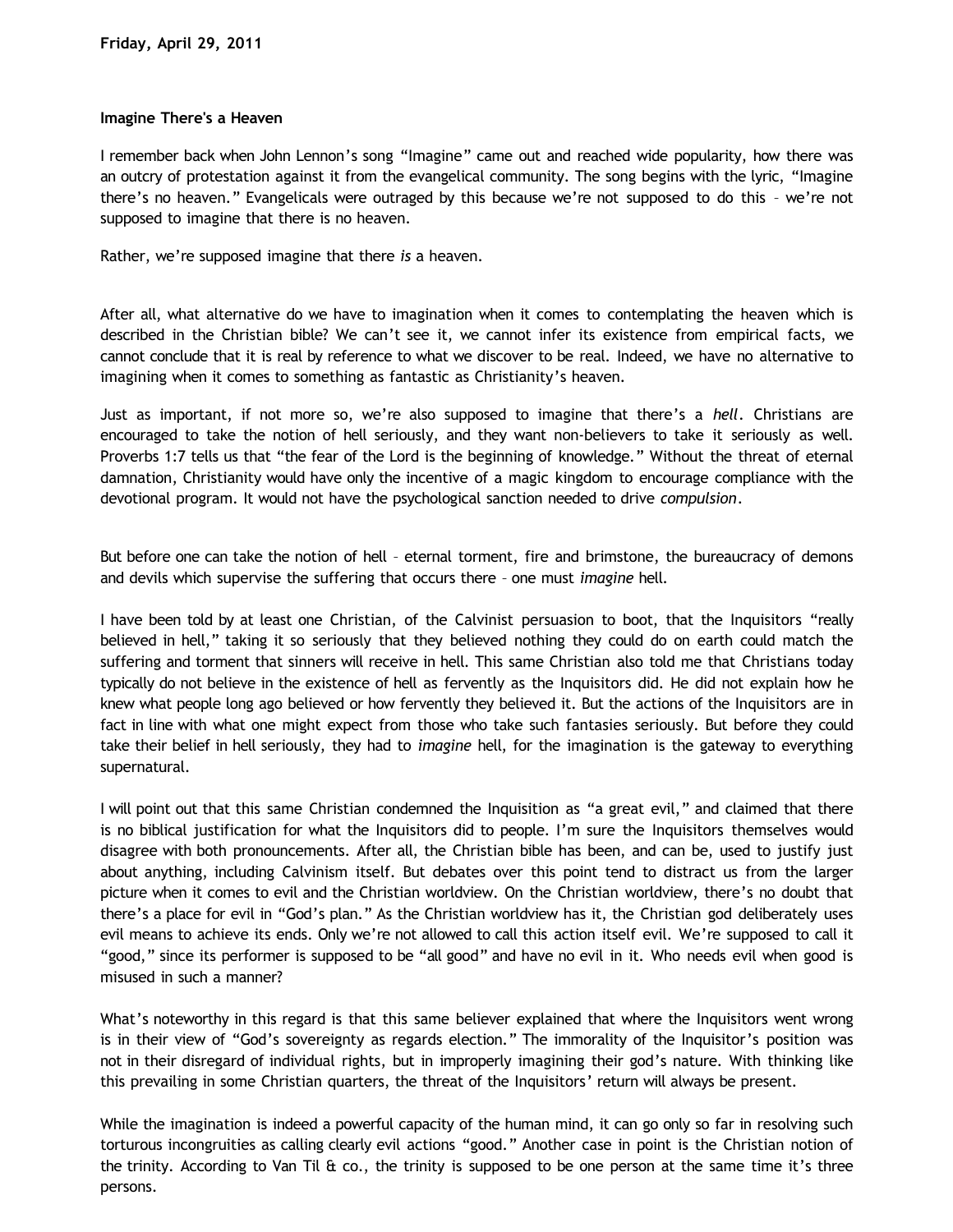Now we can imagine fantasy realms like heaven and hell, and even invisible magic beings manipulating what we perceive from behind the scenes, thus satisfying the inceptive psychological demands of the Christian faith. But how does one wrap his mind around the notion of a god that is "one person, three persons" at the same time? I don't think I can even imagine such a thing, let alone persuade myself to truly believe that such a contrivance is real. And if I can't imagine it, how can I have faith in it? I could pretend, but I'm too honest to evade the fact that I would at that point be pretending, and such self-deception would be too blatant to sustain, even for the Christian faith's own interests. Christianity tends to wield its sway best over a mind that has effectively buried its self-deceptions under the finely tilled surface of theological jargon and rationalizations.

But the imagination is still very powerful, and Christianity exploits this power most acutely in coaxing the believer literally to scare himself. It does this by urging with intense insistence the believer to imagine things which threaten his very being, things that are out of his control (even though, ironically, they are a figment of his own imagination), things that are malevolent and almighty, having the ability to dispatch a man's very soul to the confines of inescapable torment forever and ever, amen. If a person invests himself in such imaginations, and takes them seriously, even seeking to validate them in his mind somehow as genuinely reflective of reality, he will find it terrifying. This simple scare tactic is the ultimate constable of the Christian faith. Once it is indulged and takes root in the mind of the bible-believer, it will hold him captive.

I recall, of all things, a John Stossel special I saw years ago called "The Power of Belief." In it, Stossel explored the suggestibility of individuals disposed to confusing the imaginary with reality. I was delighted to find that portions of this documentary are accessible on YouTube (see [here](http://www.youtube.com/watch?v=B6FhmqgFKIQ)).

In the initial installment of the program (at the link provided), you will see an experiment conducted on several groups of children and a large enclosed cardboard box. The kids play in the room with the large cardboard box and eventually the kids inquire on the contents of the box. The children are told that it is empty and invited to look in the box to see for themselves that it is in fact empty. After the box is closed back up, the children are told a story about a hungry fox which lives inside the box. They understand that they're supposed to pretend that there's a fox in the box, and they play along with the story. Then the adult excuses herself from the room for a few moments, leaving the children in the room by themselves. After a short while, their curiosity about the box grows and they start to wonder if in fact there's something in the box that they had earlier seen to be empty.

Soon the children begin to think they are hearing the fox in the box. Then they worry about it. Some get closer to the box to listen, but are afraid to open it. Some of the children in the experiment were confident that there was no fox in the box, but "most kids," says Stossel,

aren't sure. This is what happens in test after test. Almost every child begins to believe that the animal they helped create, might be real. Even when the researcher explains again that there was no fox in the box, most children believe it was there… Sometimes when we form beliefs, those beliefs persist against logic or evidence to the contrary. When I talked to kids later, many were convinced that the fox was in there.

Stossel says "magical thinking is fine for kids, but another thing when adults do it," but quickly cautions that "we're not talking mainstream religion here." But why not? I'm guessing that Stossel didn't want to alienate the mainstream religionists in his audience, even though the point he makes indubitably applies to their worldview.

There can be no doubt that the children in these experiments had active imaginations, and that their imaginations were fueled by suggestive input, in this case storytelling in which listeners use their imaginations to bring the story elements to life in their own minds. As children, they were not concerned with making a philosophical error. They were just reacting to their imaginations and the emotions that both fed and resulted from them.

The key here is the imagination, but not simply the ability to imagine, but rather the willingness to treat what one imagines as if it were real. This willingness is preconditional to taking the Christian view of heaven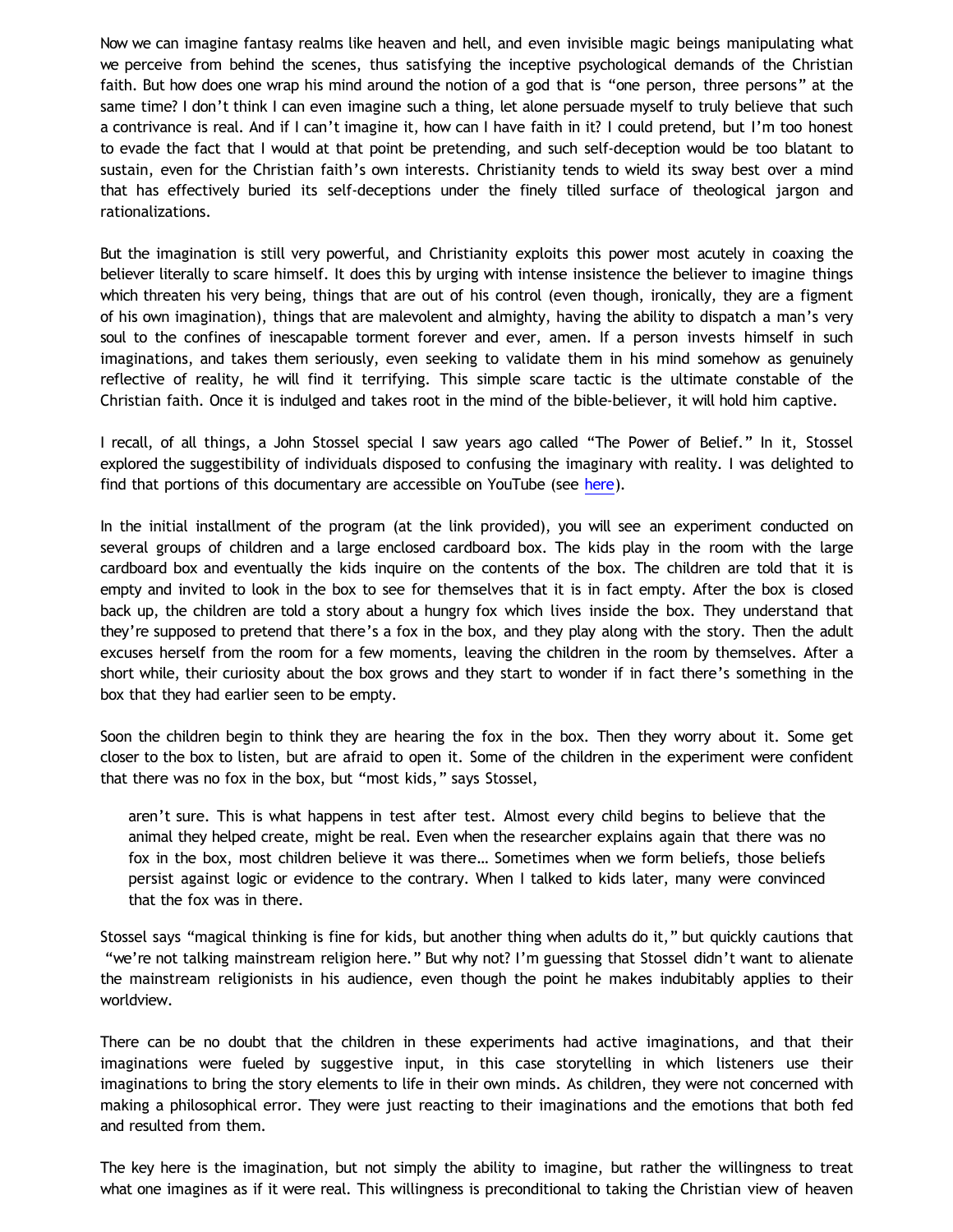as a serious representation of reality, or "ultimate reality" as some believers might put it.

Is it any wonder, then, that Jesus is said to have mouthed the following words?

Except ye be converted, and become as little children, ye shall not enter into the kingdom of heaven. (Matthew 18:3)

Adult Christians, then, are strikingly similar to children who have failed to distinguish between reality and imagination. The difference is that, as adults, they certainly should know better.

In the Christian worldview, it's far more insidious than the experiments in the Stossel special. In the case of the story of the hungry fox in the box, the children were not encouraged to believe that the fox actually exists, and that it also demands their lifelong sacrifice. What the children did on their own as an innocent reflex of their own curiosity and sense of wonder, the Christian worldview systematizes as an essential part of its aggressive predatory gambits. The point is to undermine doubts in a person's mind, to undermine his confidence in his own rational faculties, and consequently make him vulnerable to suggestion, even mind-control.

## Compare:

Are you sure there's no fox in the box?

with

Are you sure there's no God?

From there, the imagination is supposed to take over and nourish the seeds of doubt and appease the fear that such doubts inevitably breed.

Even though the Christian himself has no alternative to his own imagination as the means of "knowing" heaven, he assures us that heaven is real, not imaginary. Some Christians have come close to conceding that the means by which the believer "knows" of heaven is very similar to imagination, and even that his imagination is involved in considering the wonders that heaven must possess. But, they hasten to add, this does not prove that heaven itself is imaginary. It does not necessarily follow, they might argue, from the fact that we must use our imaginations when thinking about heaven, that heaven is therefore imaginary. But this pushes the issue further into the realm of incredibility. If a Christian admits that the imagination is involved in his spiritual apprehension of heaven, then how does he distinguish what he calls "heaven" from what he may merely be imagining? They have all but outright admitted that their own imaginations are the psychological conduit by means of which they acquire cognitive access of this mysterious realm. And even if the believer is unwilling to admit the role of his imagination, he needs to consider the fact that the non-believer he's trying to convince has no alternative to imagination as the means by which even to relate to what the Christian is telling him.

Rest assured, there's a lot of heaving in Christianity about heaven. After all, Christians are emotionally invested in the hope that there's a heaven awaiting them after death. And they actively seek out ways to convince themselves, once and for all, that the heaven they imagine actually exists. The desire to convince oneself is never satisfied, though, which only keeps them trying harder. Doubt is their sworn enemy. One is to "have faith, and doubt not" (Matthew 21:21), so doubt must be suppressed at all costs. Even if that doubt lingers in the minds of others. Even there it is a threat. And Christians treat it as such.

Some Christians have appealed to testimonies from so-called "near-death experiences," in which a person who was close to death or actually pronounced dead at one point and subsequently revived, reports that he had visited heaven while apparently deceased.

The question I would have for such individuals is how they identified the "place" where they found themselves during their experience as heaven in the first place. What vetting process, if any, did they apply in determining that what they experienced was the realm which Christianity calls "heaven"? And if heaven's so great, why did they return to earth? Perhaps the very indicators which confirmed in their minds that they